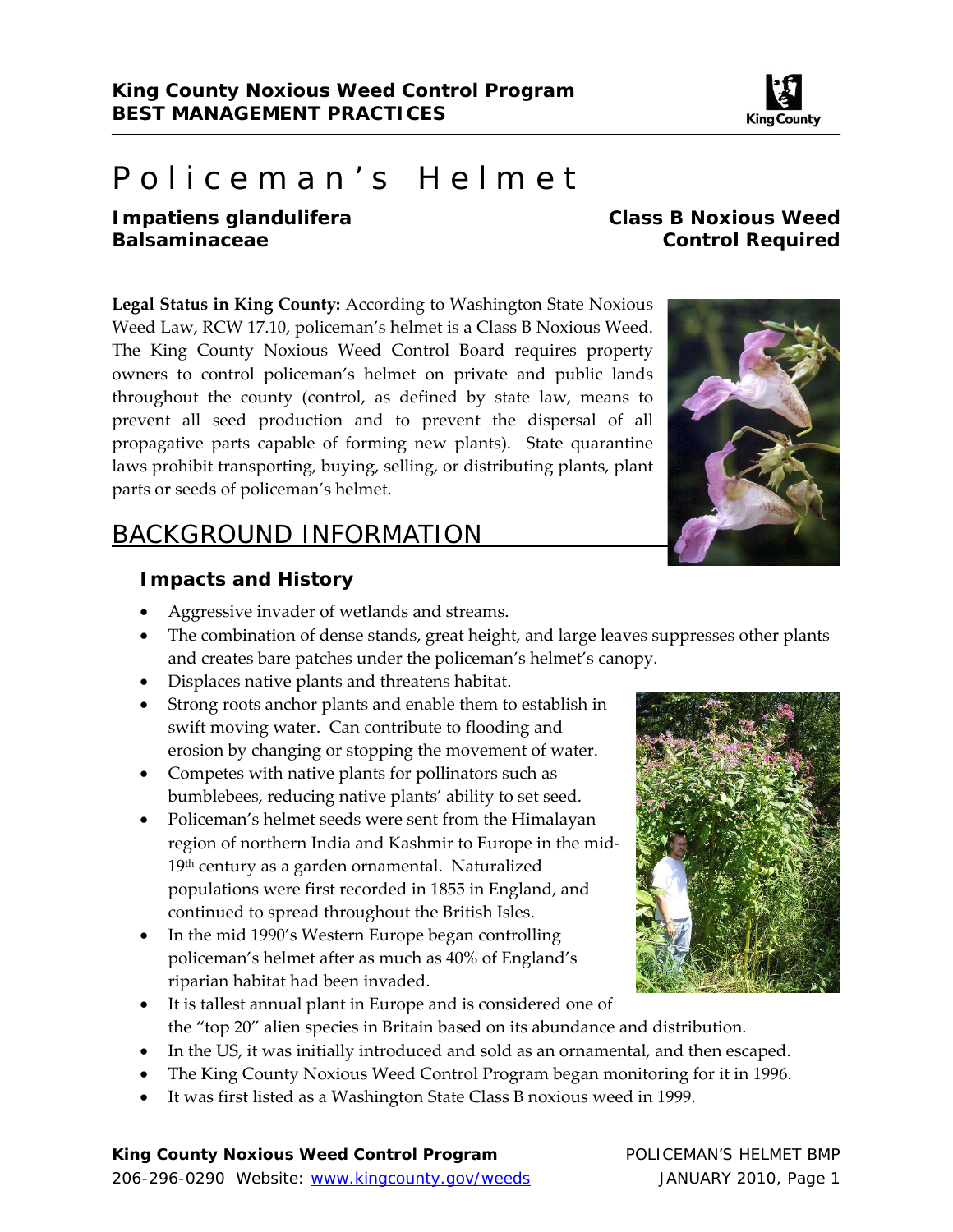# **Description**

- Hollow-stemmed annual plant ranging from 3 to 8 feet in height.
- Plant stems are smooth in texture, multi‐branched, reddish in color, and have large swollen nodes and glands.
- Spurred, five parted flowers resemble an English policeman's helmet. Flower color can range from white to pink to red to purple and are arranged in sparse clusters from the leaf axils.
- Large simple leaves are rounded, toothed, and can be opposite or whorled in groups of three.

## **Habitat**



- Can grow in full sun as well as partial shade.
- Plants can be found in lowland, riparian areas which include moist forests, stream sides, wetlands and roadside thickets

# **Reproduction and Spread**

- Reproduces by seed but can also spread vegetatively.
- Annual plant, flowers from July until September.
- Seed production begins in late summer through fall until first frost (August‐September).
- Single plant can produce from 800 to 2500 seeds.
- Seeds are large in size (3 to 5 mm) and black when mature. The seeds over winter in soil until the following spring.
- Seeds are dispersed from mature capsules, which upon the slightest touch explode ejecting seeds up to 20 feet.
- Seedlings with large seed leaves (cotyledons), emerge in thick stands in early spring beginning in March through April.
- Seeds can float and be moved along waterways and deposited on stream banks.
- Seed banks are viable in natural conditions for 18 months.
- Seeds require cold weather to break dormancy.

# **Local Distribution**

Infestations are scattered throughout King County. The largest occur in parks and along streams in the Kelsey Creek drainage in Bellevue, and in Peasley Canyon in Auburn. Other sites include Carkeek Park, Meadowbrook Park, Thornton Creek Open Space, Four Lakes area in Issaquah and Ravenna Park in Seattle. Policeman's helmet is commonly found in ornamental gardens where it has been intentionally introduced. Cities where it has been observed in landscaped areas include City of Auburn, Bellevue, Black Diamond, Carnation, Covington, Duvall, Enumclaw, Federal Way, Issaquah, Kenmore, Kent, Maple Valley, Normandy Park, Ravensdale, Renton, Seattle, Shoreline, Skykomish, and Vashon.

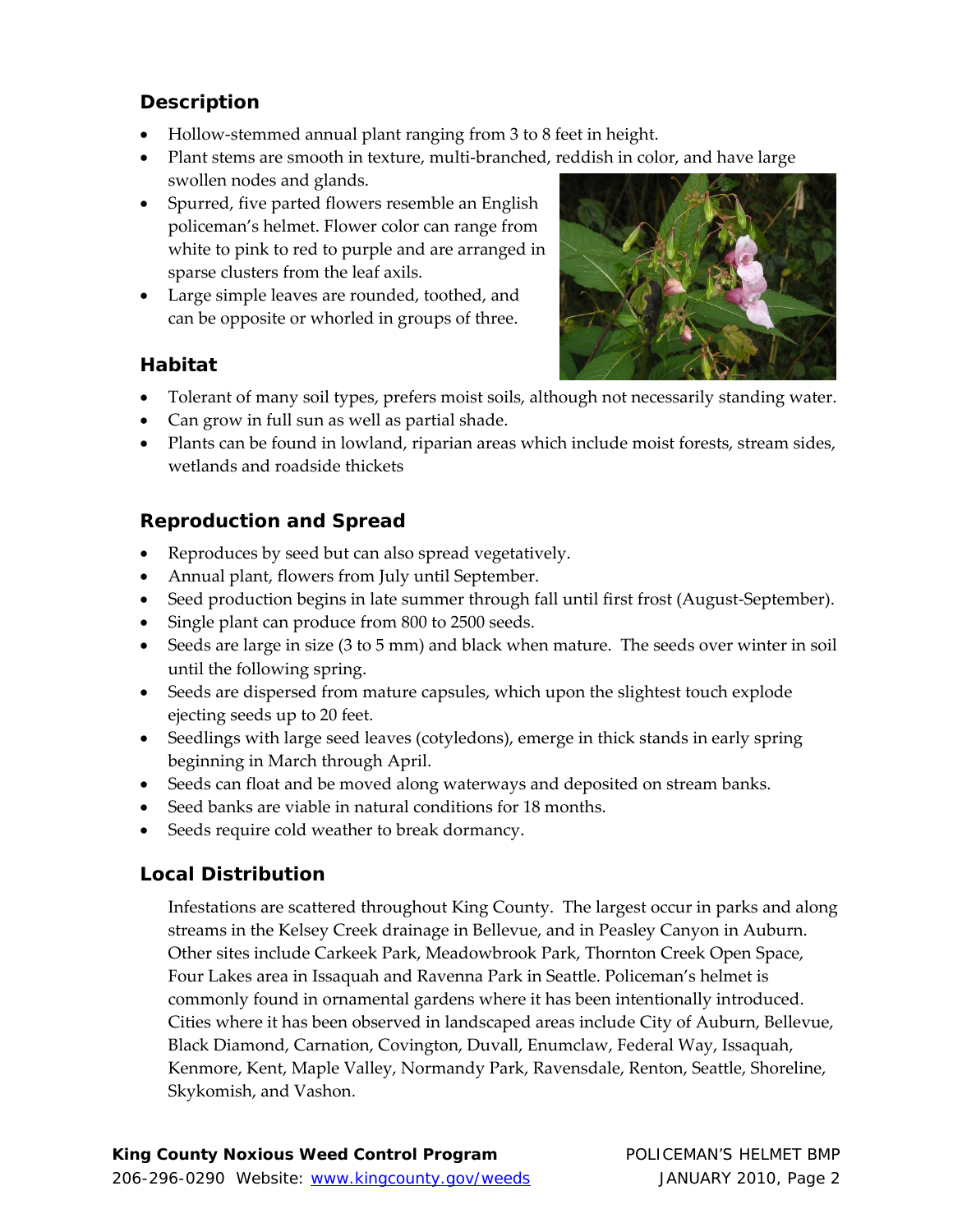## **Integrated Pest Management**

- The preferred approach for weed control is Integrated Pest Management (IPM). IPM involves selecting from a range of possible control methods to match the management requirements of each specific site. The goal is to maximize effective control and to minimize negative environmental, economic and social impacts.
- Use a multifaceted and adaptive approach. Select control methods which reflect the available time, funding, and labor of the participants, the land use goals, and the values of the community and landowners. Management will require dedication over a number of years, and should allow for flexibility in method as appropriate.

# **Planning Considerations**

- Survey area for weeds, set priorities and select best control method(s) for the site conditions and regulatory compliance issues **(refer to the King County Noxious Weed Regulatory Guidelines)**.
- Small infestations can be effectively hand-pulled or dug up. Isolated plants should be carefully removed in order to stop them from infesting a larger area.
- For larger infestations, the strategy will depend on the land use of the site. Specific suggestions are given in the Best Management section.
- Generally work first in least infested areas, moving towards more heavily infested areas.
- Minimize disturbance to avoid creating more opportunities for seed germination.
- Properly dispose of all parts of the plant (see Disposal Methods section below).
- Control practices in critical areas should be selected to minimize soil disturbance or efforts should be taken to mitigate or reduce impacts of disturbance. Any disturbed areas need to be stabilized to control erosion and sediment deposition. Refer to the King County Surface Design Manual for further information about sediment and erosion control practices (call 206-296-6519 or go to http://kingcounty.gov/wlr/Dss/Manual.htm for more information).

# **Early Detection and Prevention**

- Single plants and isolated small populations can be hand‐pulled or dug up, but the site should be monitored the following year for new seedlings from the seed bank.
- Do not purchase or plant policeman's helmet plants or seeds, it is frequently sold or shared as a garden ornamental.
- Prevent plants from spreading from existing populations by washing vehicles, boots and animals that have been in infested areas.

#### **Manual**

- Policeman's helmet is an annual plant with relatively shallow roots and can be pulled very easily during all life stages and should be utilized for most removal efforts.
- Pull or dig up plants in the spring or early summer when the soil is still moist and before the plant develops seed capsules.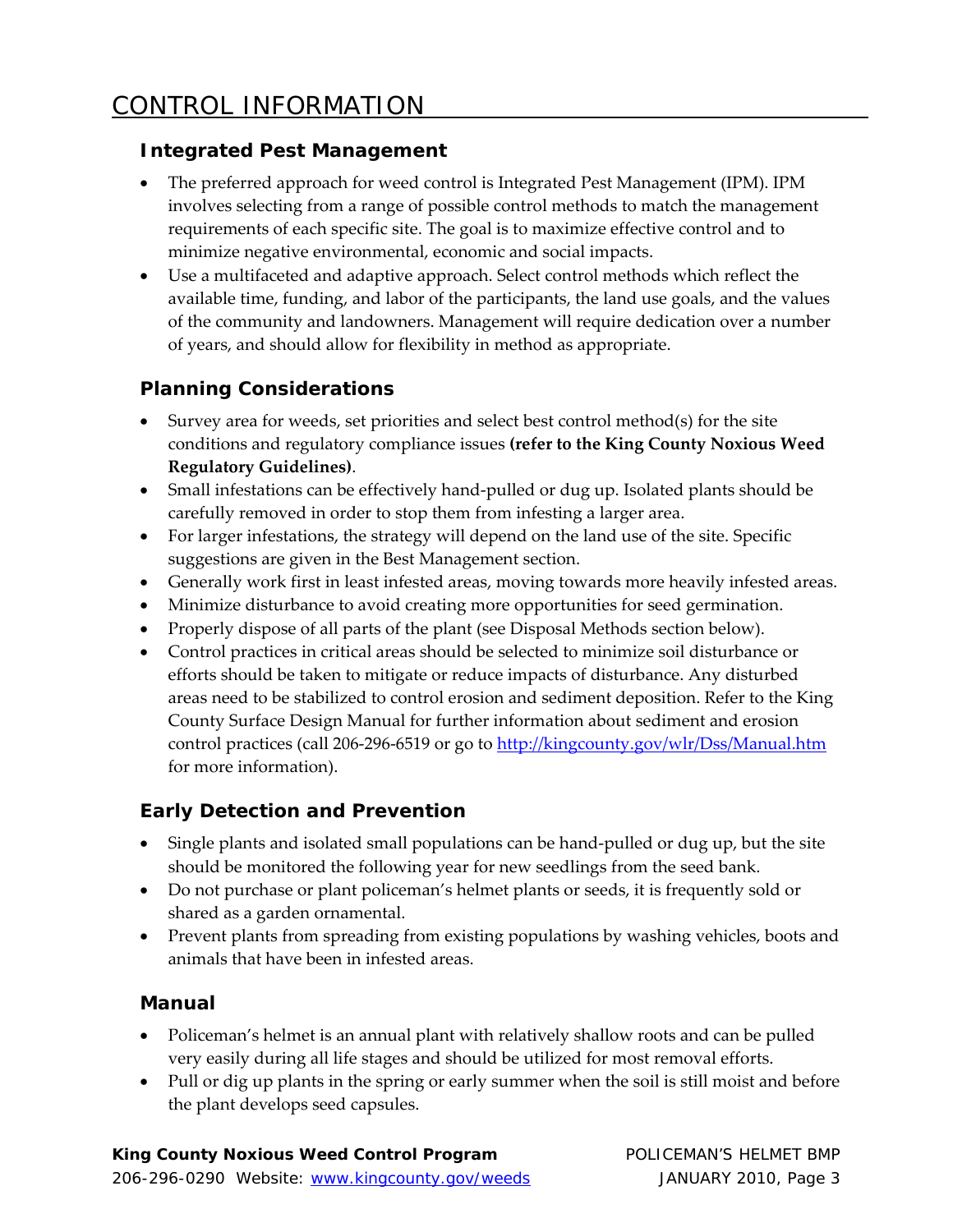- If the plants are in flower carefully place a bag around the entire flower head cluster to prevent the seeds from escaping and then remove the flower/seed head
- Dispose the bagged flower/seed head with household garbage.
- The vegetative and pre-flowering parts of the plants can be dried out and composted on site, usually within 6‐7 days.
- Larger piles may take up to two weeks before they are destroyed. The piles could either be exposed to air or covered to aid in decomposition.
- When removing vegetation near streams and wetlands use barriers to prevent sediment and vegetative debris from entering the water system.

#### **Mechanical**

- Mechanical control using manually operated grass and brush cutting tools is very effective and will reduce the risk of disturbance and erosion compared to hand-pulling.
- Mowed or cut plants may re-sprout later in the season. Follow up may include either hand‐pulling or additional mowing treatments.
- Plants should be cut as close as possible to ground level.
- If plants are in flower or have developed seed capsules remove flowering plant parts and capsules before cutting.

# **Chemical**

- Herbicides should only be applied at the rates and for the site conditions and/or land usage specified on the label. **Follow all label directions**.
- Herbicides may be used in accordance with Federal and State Law in critical areas and their buffers with certain restrictions. Refer to the **King County Noxious Weed Regulatory Guidelines** for a summary of current restrictions and regulations.
- Herbicides should only be considered for very large policeman's helmet infestations.
- Infested areas should not be mowed until after the herbicide has had a chance to work.
- Monitor areas for new plants germinating from the seed bank for several years.

# **Specific Herbicide Information**

Information on controlling policeman's helmet is limited however there are reports that selective and non-selective herbicides can be effective.

- **Glyphosate:** (e.g. Rodeo® or Aquamaster™) may effectively control policeman's helmet. Treatment with glyphosate needs to be combined with effective re‐vegetation of the site to prevent policeman's helmet seedlings from re-infesting the area.
- **Selective Broadleaf Herbicides** such as 2, 4‐D or triclopyr (e.g. Renovate3) would be most effective when policeman's helmet is growing in a grassy area or with other monocots. Re‐treatment the following year is necessary to control late‐germinating plants. Continue to monitor for new plants for several years after the initial treatment and following any disturbance to the soil such as tilling or construction. **NOTE: Certain additional restrictions apply for products containing 2,4‐D and Triclopyr BEE (e. g. Garlon 4, Crossbow)**. **Refer to the King County Noxious Weed Regulatory Guidelines for more details**.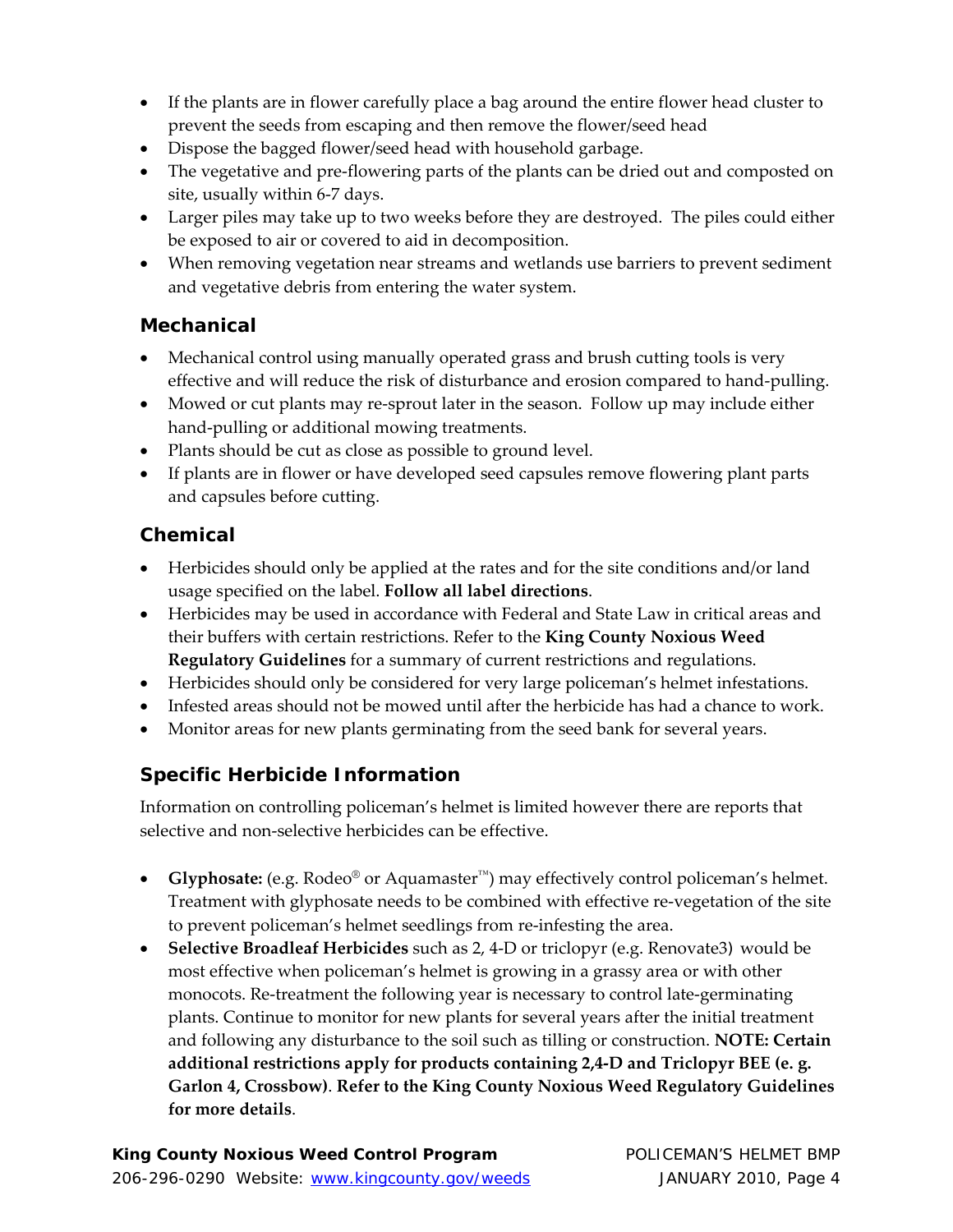● Both non-selective and selective herbicides should be applied before flower but late enough that the seedlings have grown to a stage where they can be covered by the herbicide application.

*The mention of a specific product brand name in this document is not, and should not be construed as an endorsement or as a recommendation for the use of that product.* Chemical control options may differ for private, commercial and government agency users. **For questions about herbicide use, contact the King County Noxious Weed Control Program at 206-296-0290.** 

# **Biological**

No biological control agents have been identified.

# SUMMARY OF BEST MANAGEMENT PRACTICES

# **Small Infestations in Native and/or Desirable Vegetation**

- Pull plants by hand if soil is wet; plants may need to be dug up in dry compacted soil.
- Replace any divots created when removing the plants to lessen the amount of disturbed soil.
- The vegetative and pre-flowering parts of the plants can be dried out and composted on site, usually within 6‐7 days.
- During on site composting stack plants on a tarp to prevent plants from rooting.
- Cut and bag all flower and seed heads and dispose as garbage.
- Monitor site throughout growing season and remove any new plants.
- Prevent plants from spreading from existing populations by washing vehicles, boots and animals that have been in infested areas.

# **Large Infestations in Areas with Monocots**

- Large infestations can be controlled effectively by pulling the plants with the help of volunteers.
- Mowing is effective for controlling policeman's helmet. Cut the plants as close to ground level as possible. Avoid disturbing the ground.
- Mowed or cut plants may re-sprout later in the season. Follow up may include either hand-pulling or additional mowing treatments.
- Collect all cut or pulled plants and dispose the collected plants correctly.
- Larger piles can be composted on site but may take up to two weeks before they are destroyed. The piles could either be exposed to air or covered to aid in decomposition.
- Policeman's helmet needs to be piled on tarps during the composting process to prevent plants from rooting.
- If using herbicide for the suppression of large infestations of policeman's helmet with monocots present, applications should utilize a selective herbicide. This will selectively control the policeman's helmet, and encourage the growth of the monocots.